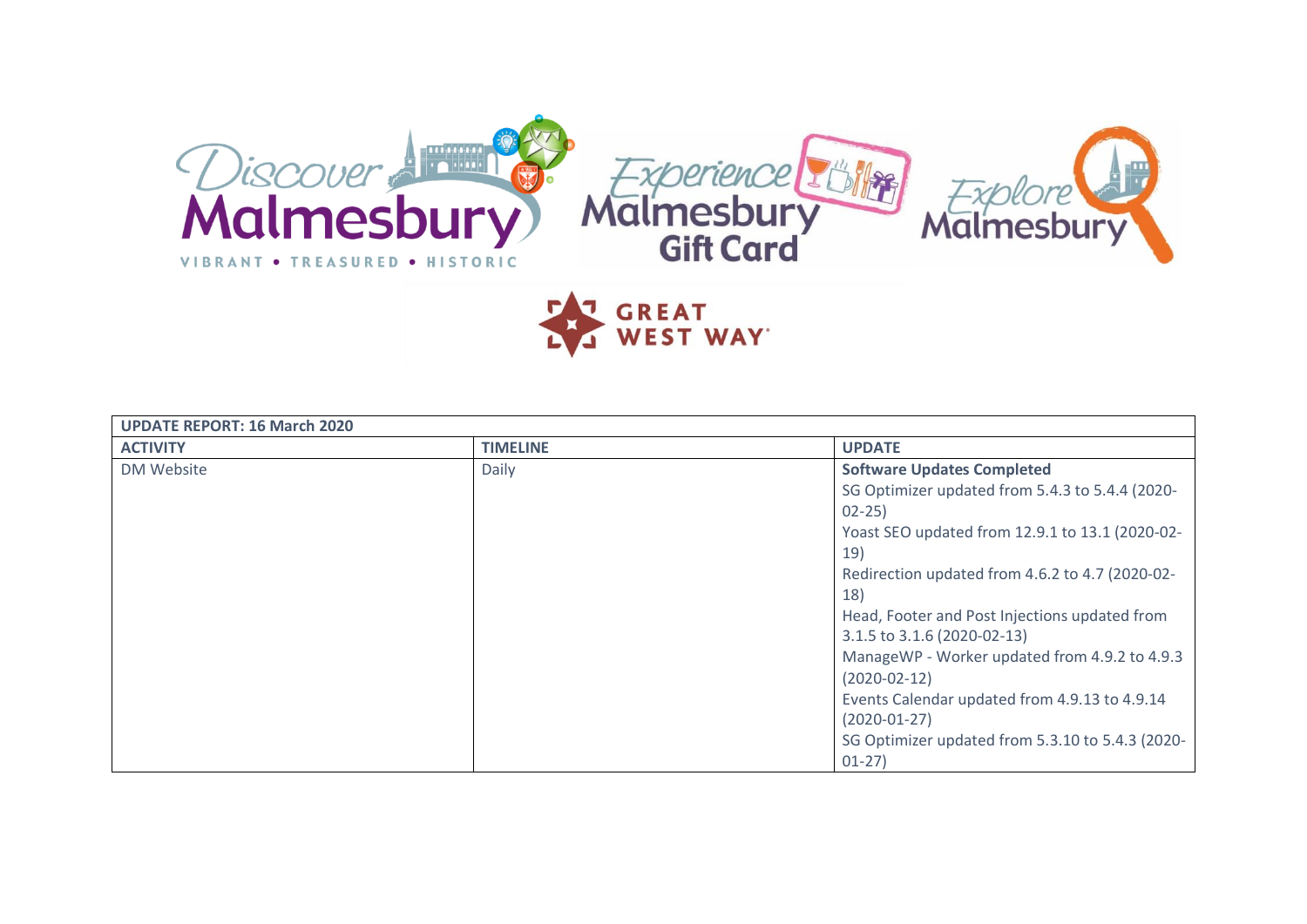|                         |                                                     | Head, Footer and Post Injections updated from<br>3.1.4 to 3.1.5 (2020-01-27)<br>Head, Footer and Post Injections updated from<br>3.1.3 to 3.1.4 (2020-01-14)<br>Yoast SEO updated from 12.7.1 to 12.8 (2020-01-<br>07)<br>Redirection updated from 4.5.1 to 4.6.2 (2020-<br>$01-07)$<br><b>Updates researched &amp; on priority list</b><br>google map error<br>highly pixelated picture of museum<br>BBC history Logo & info needs removing<br>Eating out needs updating: Rajah, Amandas<br><b>Bistro closed</b><br>Add Turner & Explore Links & news articles<br>Add a dedicated page for Malmesbury Carnival<br>2020<br>Farmers market states every Friday, its only twice<br>a month<br><b>Events Also Added &amp; Removed</b> |
|-------------------------|-----------------------------------------------------|------------------------------------------------------------------------------------------------------------------------------------------------------------------------------------------------------------------------------------------------------------------------------------------------------------------------------------------------------------------------------------------------------------------------------------------------------------------------------------------------------------------------------------------------------------------------------------------------------------------------------------------------------------------------------------------------------------------------------------|
| MGC Website             | Daily                                               | No Action required this month                                                                                                                                                                                                                                                                                                                                                                                                                                                                                                                                                                                                                                                                                                      |
| <b>DM Social Media</b>  | Respond messages daily & post 2/3 times per<br>week | Insights data - Likes, Reach & Engagement eg 17<br>Feb to 15 March 1475 followers, 4032 up 64%<br>reach, 314 engagement (MDay Boosts)                                                                                                                                                                                                                                                                                                                                                                                                                                                                                                                                                                                              |
| <b>MGC Social Media</b> | Respond messages daily & post 2/3 times per<br>week | Insights data - Likes, Reach & Engagement eg<br>17/2 to $15/3$ = 152 followers, 1768 reach up<br>42%, 57 engagement                                                                                                                                                                                                                                                                                                                                                                                                                                                                                                                                                                                                                |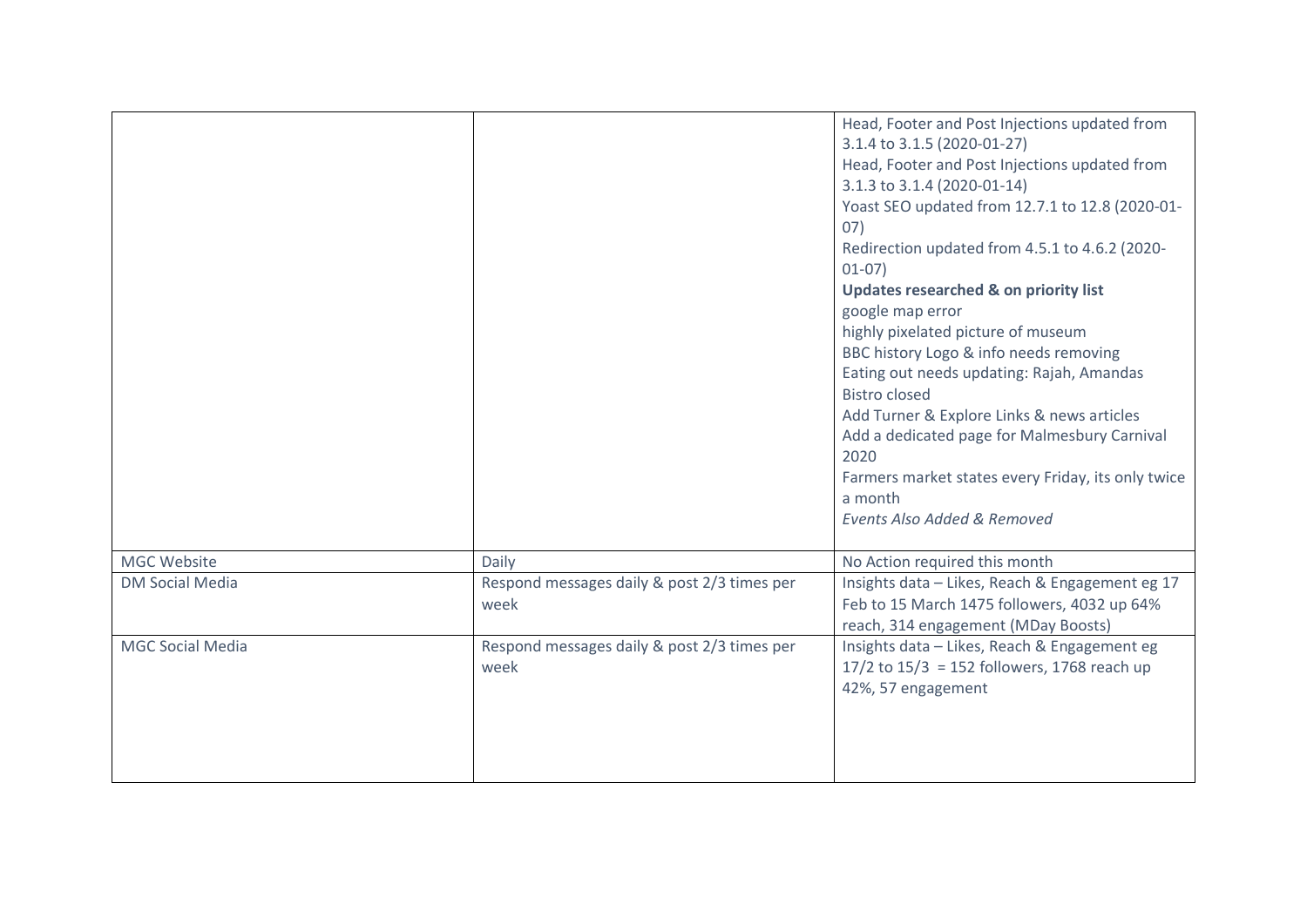| Main Sponsor Marketing & PR Support &<br><b>Contract Renewal</b>                                                                                                                       | Twice monthly                                                                       | Report prepared & presented for 2020 to 2022<br>package. Further analytics & materials<br>information requested. Next marketing update<br>booked for 18 March, next sponsorship meeting<br>also booked. Future plan for attraction &<br>destination (GWW) to establish benefits of<br>working more closely together                                                                                                                                                                                                                                                                                                                                                                        |
|----------------------------------------------------------------------------------------------------------------------------------------------------------------------------------------|-------------------------------------------------------------------------------------|--------------------------------------------------------------------------------------------------------------------------------------------------------------------------------------------------------------------------------------------------------------------------------------------------------------------------------------------------------------------------------------------------------------------------------------------------------------------------------------------------------------------------------------------------------------------------------------------------------------------------------------------------------------------------------------------|
| <b>MGC Sales</b>                                                                                                                                                                       | <b>Daily Process</b>                                                                | Sales figures £xxxx since 6 Nov 19, xxx cards<br>and Exxx redeemed - Gordon to provide                                                                                                                                                                                                                                                                                                                                                                                                                                                                                                                                                                                                     |
| <b>MGC Marketing</b><br><b>For Sales</b><br>۰<br>To support Sellers<br>To increase Sellers<br>To support active Members<br>To support low/no redemption Members<br>To increase Members | Targets:<br>25k sales from launch to 31 December 2020<br>50 members by end March 20 | Cotswold Life Feature June 2020 (f-up provide<br>copy & images)<br><b>Wiltshire Life</b><br>Miconex Corporate & Sales Training Day 25<br>February Update shared 16 March 2020<br>Additional Seller - A4 Stationers<br>Calendar Events: Mother's Day, Easter, Teacher<br>thank you's<br>New A5 flyer<br>Graphic of the Gift Card weblink to members<br>Offer Social Media 15 min free surgery<br>More prominent 'we accept' signs<br>Seller 'we sell' signs by tills<br>Schools<br>Gifts - Twinning Visits/Estate Agents/<br>Social Media for 35 sellers - weekly promo on<br>the ones on FB with non-redemption first<br>Encourage sellers to tell us special offers and<br>what discounts |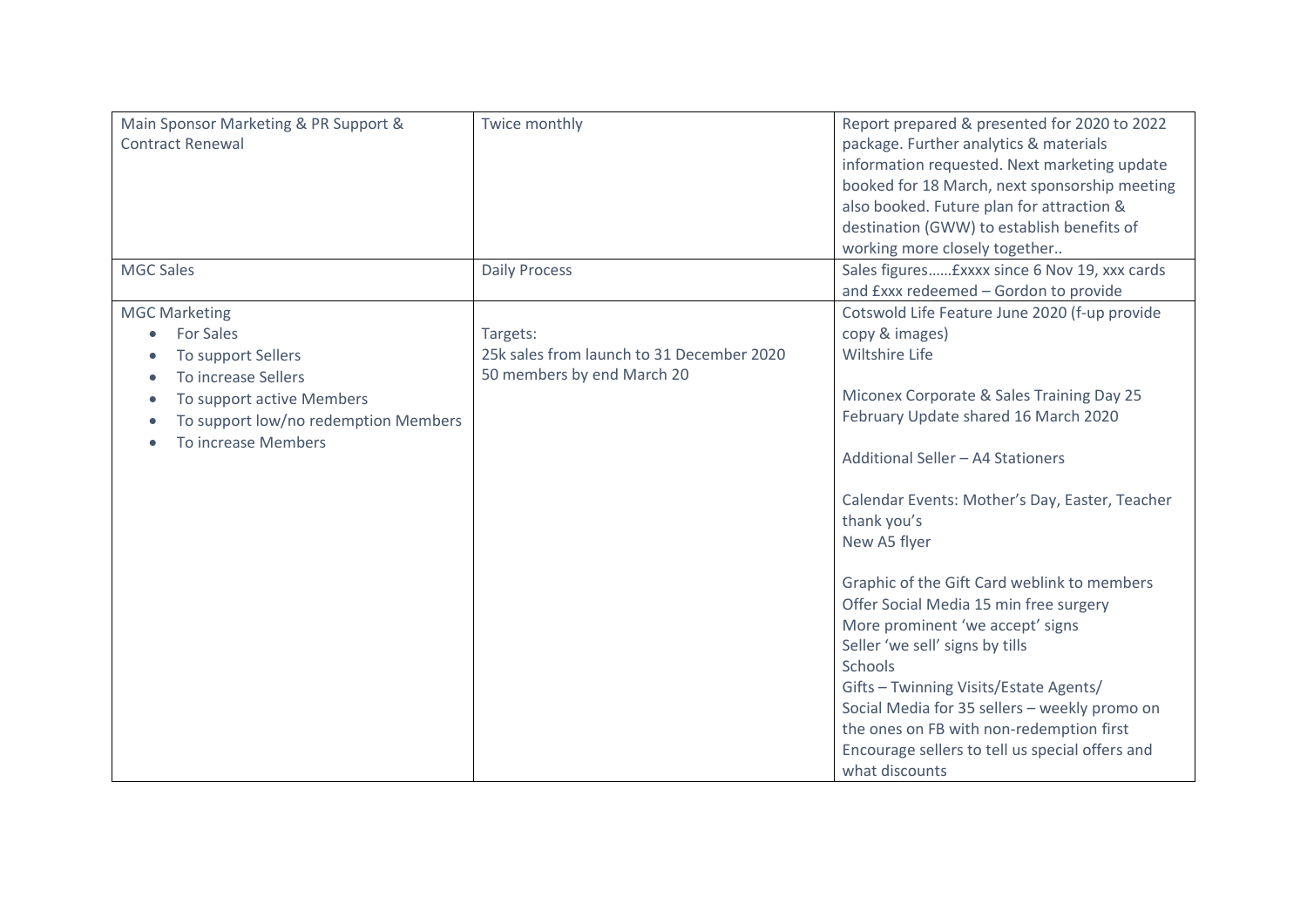|                              |                                  | Integrated approach -                          |
|------------------------------|----------------------------------|------------------------------------------------|
|                              |                                  | sellers/members/exposure on SM                 |
|                              |                                  | Events support                                 |
|                              |                                  | Carnival Prizes - events and procession prizes |
|                              |                                  | <b>Community Organisations</b>                 |
|                              |                                  | Womad                                          |
|                              |                                  | Tour companies                                 |
|                              |                                  | Corporatesletter from Mayor                    |
|                              |                                  | Influencers eg Jackie Peel                     |
|                              |                                  |                                                |
| <b>Explore Comms Support</b> | Now to launch                    | 22/4 MGC Event                                 |
|                              |                                  | MGC 'gold' icon                                |
|                              |                                  | Posters & Marketing Boards with QR codes       |
|                              |                                  | Page link to DM                                |
|                              |                                  | <b>Reviews Mgt</b>                             |
| <b>Explore Sponsorship</b>   | Now to launch                    | Offer TOBH main sponsorship. Offer Pub, family |
|                              |                                  | & immediate launch Trails x 10                 |
| <b>Explore PR</b>            | <b>Official Release xx April</b> | Press Release to 50 plus National Media        |
|                              |                                  | Schools                                        |
| Explore MGC members 'event'  | Tba                              | Warm up for commercial opportunities linked to |
|                              |                                  | MGC renewal. 22/4                              |
| <b>Explore Launch Event</b>  | 13 May                           |                                                |
| Signage                      | Designs to be shared asap        |                                                |
| <b>Town Guide</b>            | May?                             | Big Craft Fair asked to reserve advert space   |
| <b>GWW</b>                   | Daily                            | Consumer magazine issued                       |
|                              |                                  | 22 Nov Travel Trade F-Up of 19 individual 12-  |
|                              |                                  | minute presentations to Tourism Orgs (FITS)    |
|                              |                                  | including Europe Incoming, UK Inbound, Visit   |
|                              |                                  | Britain & Visit England. Plus Holly Windsor    |
|                              |                                  |                                                |
|                              |                                  | Update meeting planned May in Malmesbury       |
|                              |                                  | 260 Ambassadors & growing                      |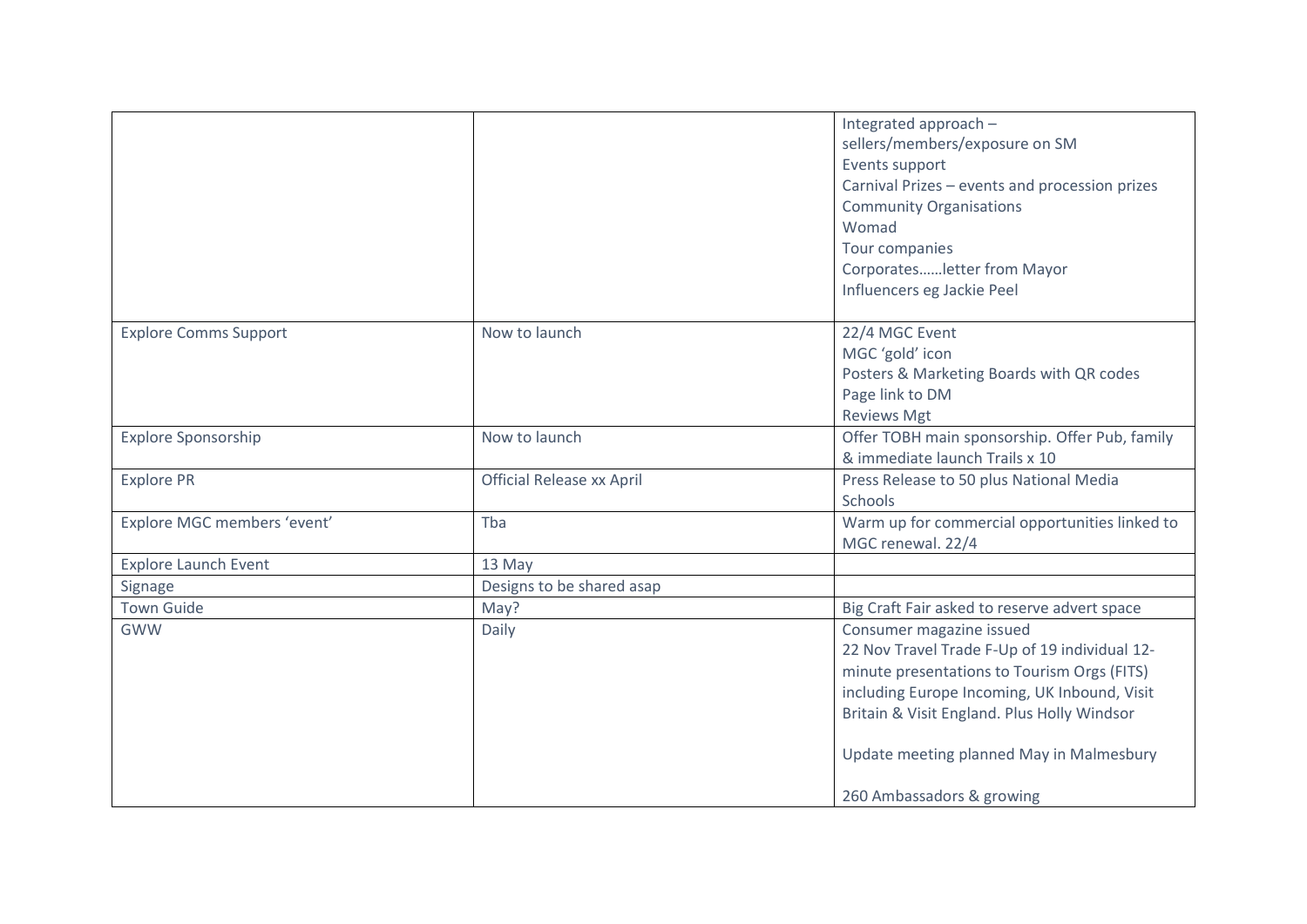|                           |                                                                                                                                                     | 70plus Tour Operators offering GWW bespoke<br>tours<br><b>International Trade Events</b><br>Netherlands, 15 - 19 January 2020 with new<br>Dutch brochure. March in Berlin<br><b>Trade Directory</b><br>Website & Interactive Tour Builder constant<br>content updates<br>4,000 consumer newsletter subscribers, 17,000<br>social media followers and a monthly social<br>media reach of approximately 70,000.<br>Potential reach for PR coverage achieved online<br>in January so far is 4.5million, and print coverage<br>is 390,000<br>Consumer magazine 100,000 copies distributed<br>through partners and travel outlets - Sheep<br>campaign & 6 mentions<br>Training Day - England into International<br><b>Markets</b><br>Bi Monthly Designate mtgs<br>We invited contribute content for PR & Web:<br>MGC, Turner, 800 TOBH, Explore |
|---------------------------|-----------------------------------------------------------------------------------------------------------------------------------------------------|--------------------------------------------------------------------------------------------------------------------------------------------------------------------------------------------------------------------------------------------------------------------------------------------------------------------------------------------------------------------------------------------------------------------------------------------------------------------------------------------------------------------------------------------------------------------------------------------------------------------------------------------------------------------------------------------------------------------------------------------------------------------------------------------------------------------------------------------|
| <b>Presence at Events</b> | 25 May St Aldhelms Fair<br>30 Aug Petticoat Lane<br>Dec Late Night Shopping<br>Monthly Craft Fairs -Nov SuperFair<br><b>Small Business Saturday</b> | <b>Merchant Terminal</b>                                                                                                                                                                                                                                                                                                                                                                                                                                                                                                                                                                                                                                                                                                                                                                                                                   |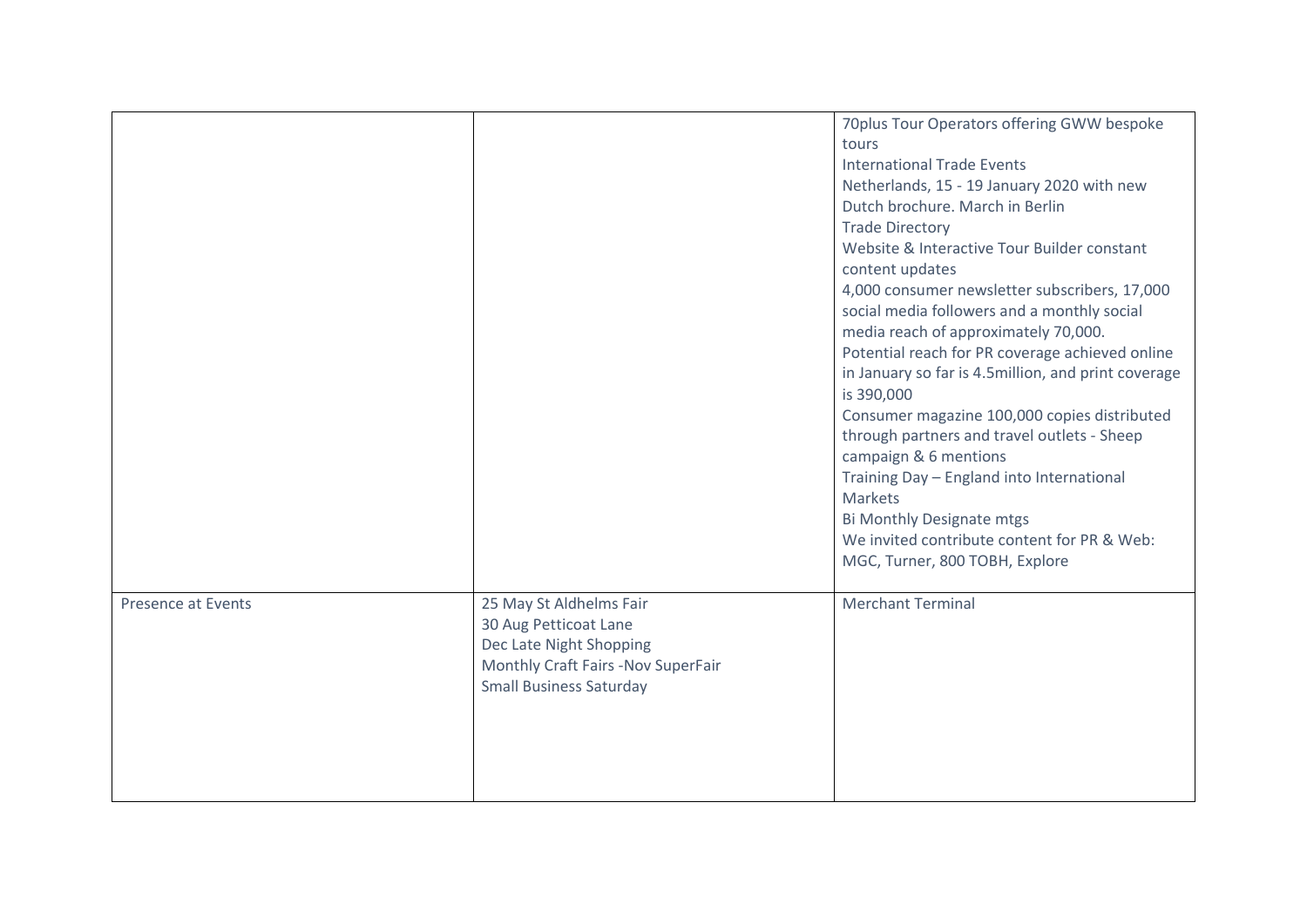| Towns 'Consultancy'           | Trowbridge            |
|-------------------------------|-----------------------|
|                               | Highworth             |
|                               | Dorchester            |
|                               | <b>Wootton Basset</b> |
|                               | Bradford-On-Avon      |
|                               | Miconex referral?     |
| Awards: Great British High St |                       |
| Newsletter                    |                       |
|                               |                       |